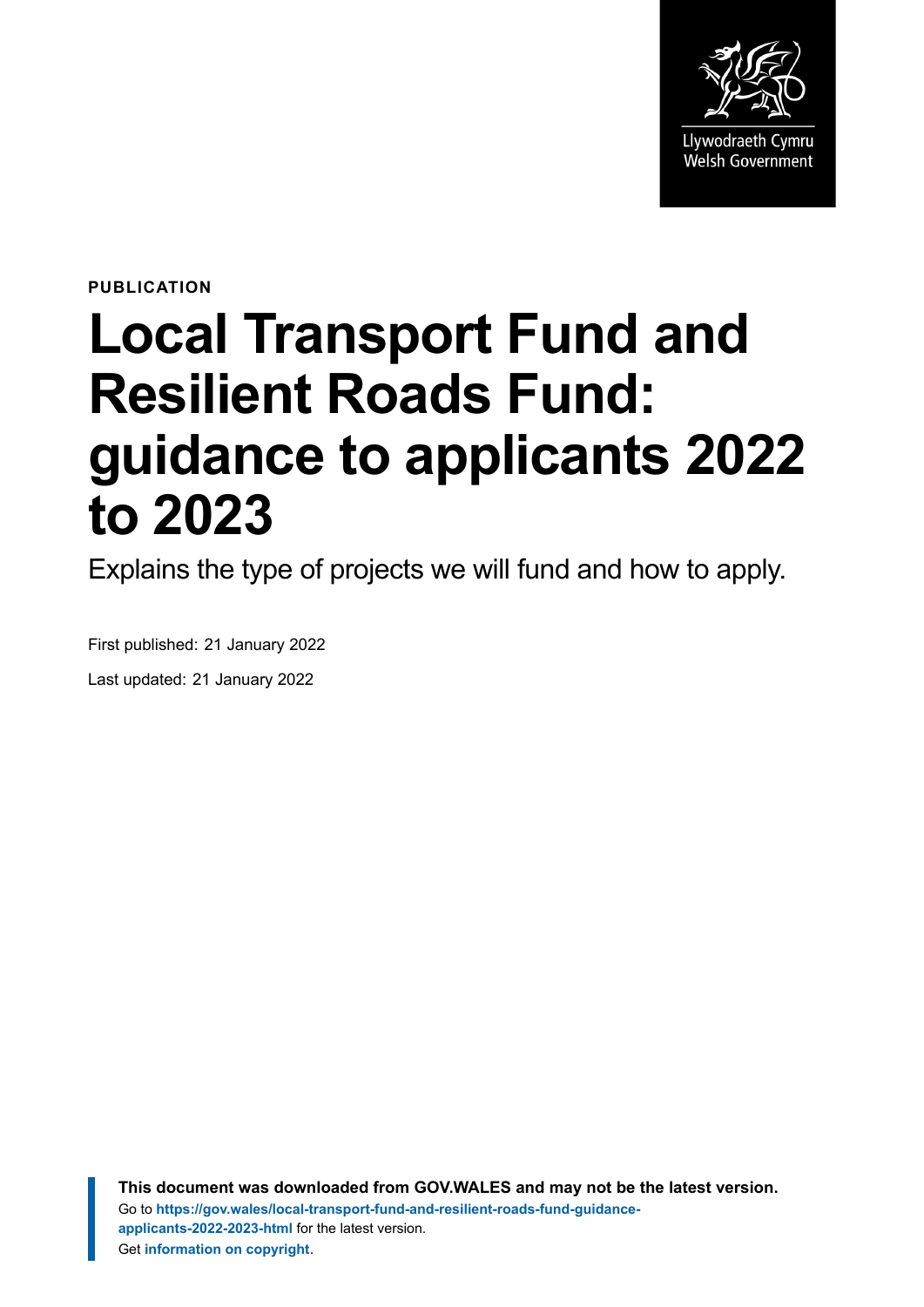### **Contents**

| <b>Introduction</b>                      |
|------------------------------------------|
| <b>Outcomes</b>                          |
| <b>Eligibility for Capital Funding</b>   |
| <b>Grant terms and conditions</b>        |
| <b>Monitoring and evaluation</b>         |
| <b>Promotion</b>                         |
| <b>Application process documentation</b> |
| <b>Appraisal process</b>                 |
| <b>Submissions</b>                       |

### <span id="page-1-0"></span>**Introduction**

The purpose of the Guidance is to advise the priorities that Welsh Government will support through the Local Transport Fund and Resilient Roads Fund to local authorities in Wales in 2022-23.

It also sets out the process by which local authorities should submit applications in line with these priorities, for consideration by the Welsh Government, and how they will be assessed.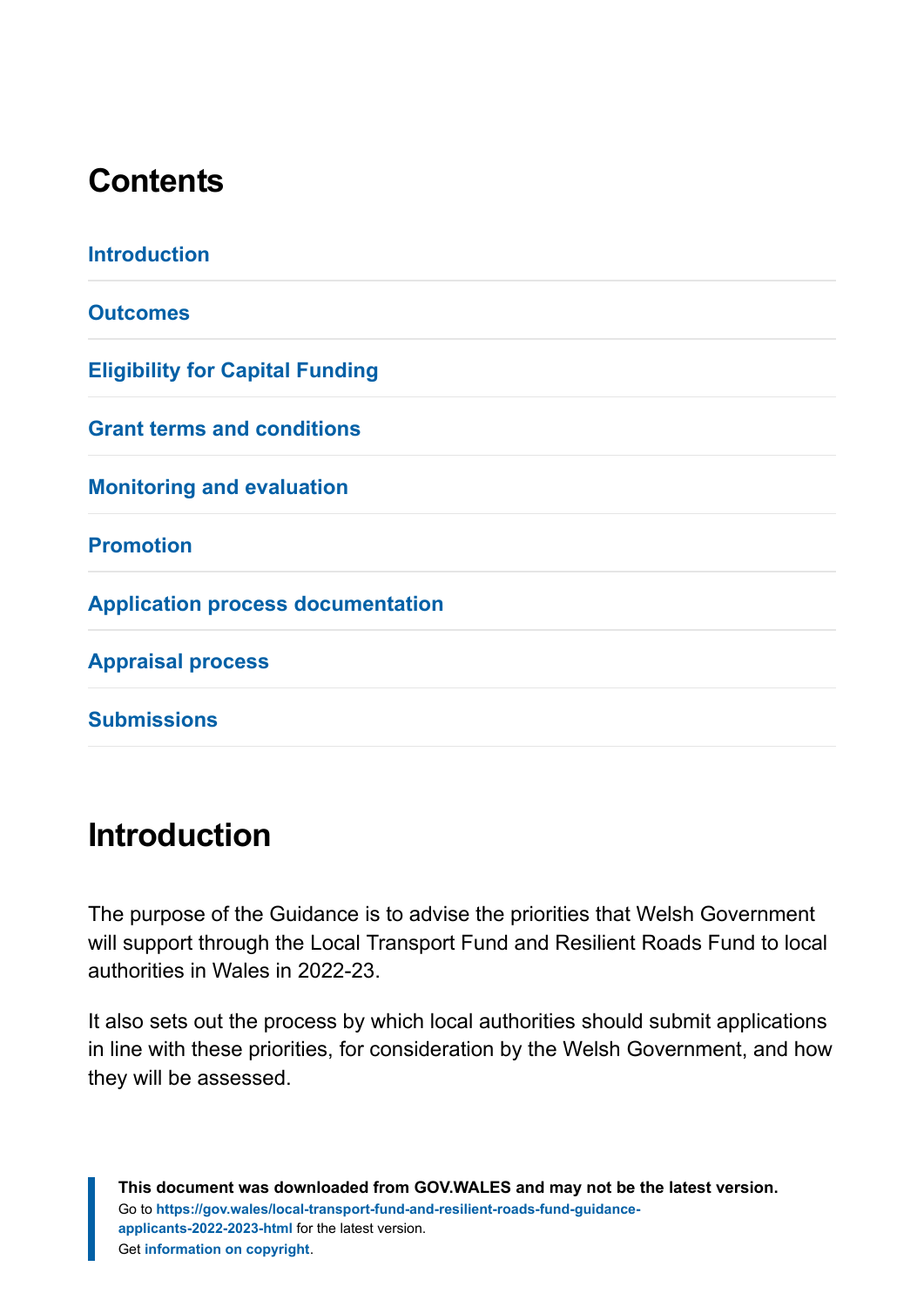In your applications you must demonstrate that you have followed the **[Welsh](https://gov.wales/welsh-transport-appraisal-guidance-weltag) [transport appraisal guidance \(WelTAG\)](https://gov.wales/welsh-transport-appraisal-guidance-weltag)**. The application forms reflect the WelTAG approach.

#### <span id="page-2-0"></span>**Outcomes**

The Well-being of Future Generations (Wales) Act 2015 requires public bodies to think more about the long-term, to work better with people, communities and each other, look to prevent problems and take a more joined-up approach.

The 2015 Act, places a duty on public bodies to seek to achieve the well-being goals and objectives in everything they do.

Llwybr Newydd: A New Wales Transport Strategy (WTS) is our strategy for the future of transport in Wales. It sets out our ambitions for the next 20 years and our priorities for the next 5 years. This forms the basis of the grant objectives.

#### **[Llwybr Newydd: the Wales Transport Strategy 2021](https://gov.wales/llwybr-newydd-wales-transport-strategy-2021)**

#### **[Cabinet meeting: 1 March 2021](https://eur01.safelinks.protection.outlook.com/?url=https%3A%2F%2Fwww.webarchive.org.uk%2Fwayback%2Fen%2Farchive%2F20210615101656%2Fhttps%3A%2Fgov.wales%2Fcabinet-meeting-1-march-2021&data=04%7C01%7CGareth.O.Evans%40gov.wales%7C941a3155309947e7e2bd08d962379a85%7Ca2cc36c592804ae78887d06dab89216b%7C0%7C0%7C637648813213788623%7CUnknown%7CTWFpbGZsb3d8eyJWIjoiMC4wLjAwMDAiLCJQIjoiV2luMzIiLCJBTiI6Ik1haWwiLCJXVCI6Mn0%3D%7C1000&sdata=a9DMaOWoo9t3c%2F6Zg8WRkCQjEZR9LiQZ9tlEhhFoVn8%3D&reserved=0)**

In your applications you must demonstrate that you have developed your proposal using the five ways of working and that your proposal maximises your contribution to the WTS ambitions that are aligned to the well-being goals.

#### **[Well-being of future generations act: the essentials](https://gov.wales/well-being-future-generations-act-essentials)**

In your applications you must demonstrate how your proposals will meet the grant purpose/ objectives.

#### **Local Transport Fund**

• deliver the vision and priorities of Llwybr Newydd in a way that is good for people and communities, good for the environment, good for the economy and places, good for culture and the Welsh language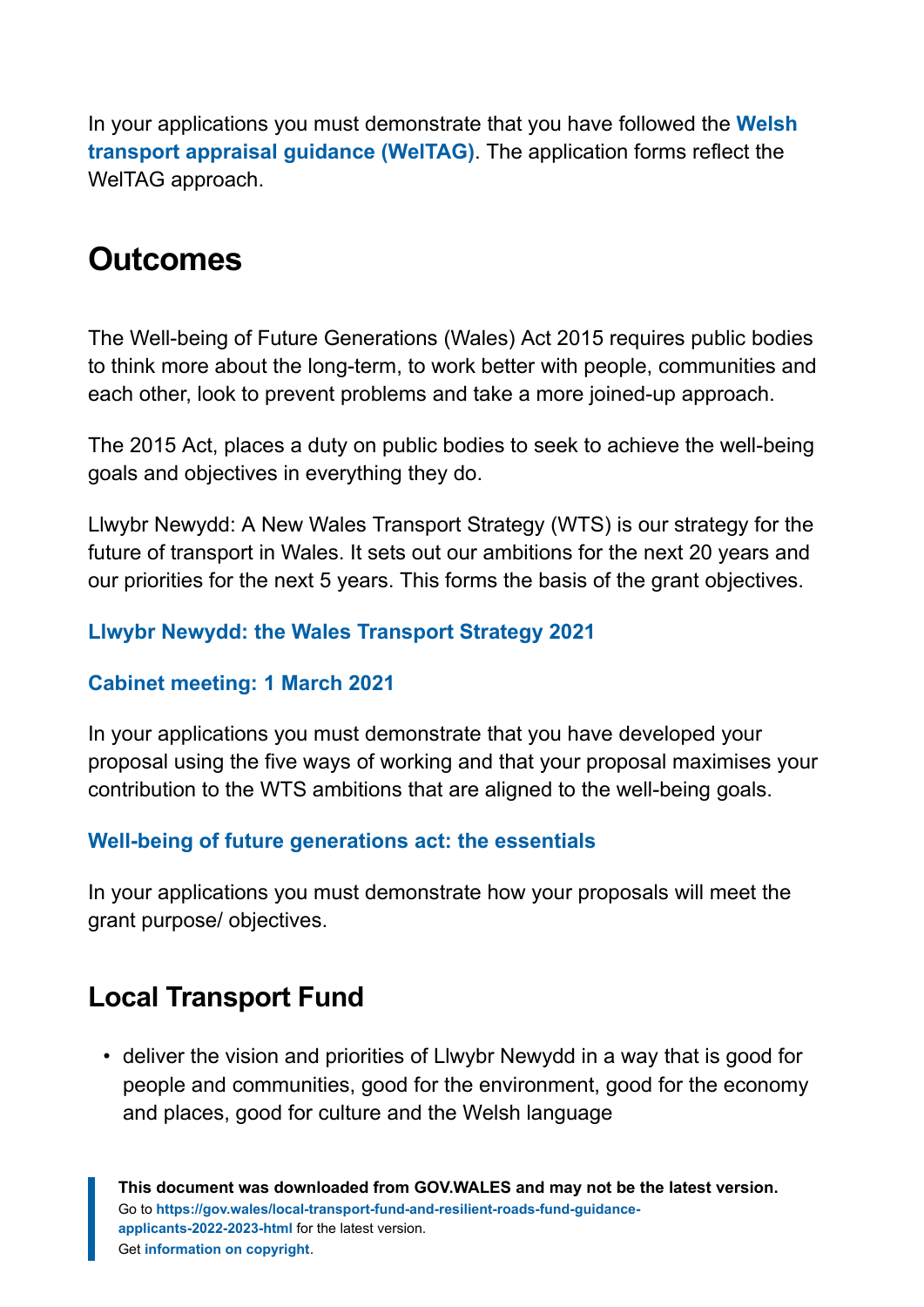- deliver an accessible, efficient, sustainable transport system that is safe, well-managed and adapts to and mitigates for climate change
- deliver the priorities in Llwybr Newydd:
	- bring services to people in order to reduce the need to travel
	- allow people to move easily from door to door by accessible, sustainable transport services and infrastructure
	- encourage people to make the change to more sustainable transport
- contribute to actions set out in Llwybr Newydd, including the 9 mini plans.

#### **Resilient Roads Fund**

• address disruptions caused by severe weather to the highway network, especially to the public transport network

# <span id="page-3-0"></span>**Eligibility for Capital Funding**

Local Transport Fund and Resilient Roads Fund: local authorities are invited to submit applications for existing schemes only. An existing scheme is defined as one which received a grant allocation in 2021-22 from Local Transport Fund or Resilient Roads Fund. Priority will be given to schemes that are well developed and either under construction or about to start construction.

Road Schemes: In June the Deputy Minister for Climate Change announced the roads review and said that schemes would be able to progress to their next natural decision point. For schemes funded by Local Transport Grants, the next decision point is annual grant funding decisions. Given the panel is due to report in June 2022, future funding decisions on applications for those projects that are flagged in the interim report as in scope of the review will not be taken until the summer.

Regional bus core allocation: we want local authorities to work regionally to identify priority bus corridors and measures, and to develop a pipeline of schemes to enhance bus infrastructure. We intend to award a regional core allocation to support this work. This would ensure that every region in Wales has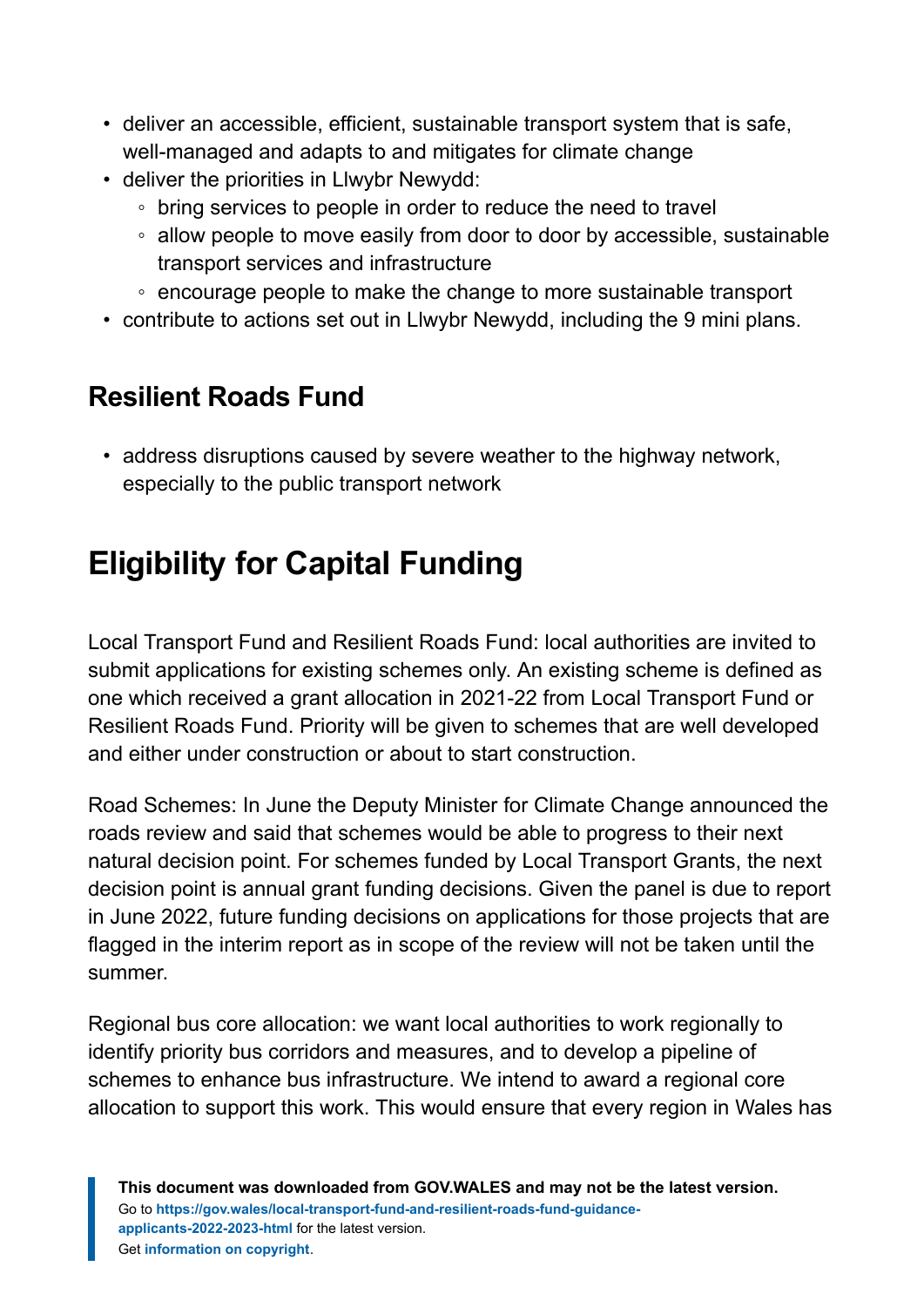funding to deliver the WTS priority of modal shift to bus by improved accessibility to public transport, especially for those with protected characteristics. It also supports the forthcoming launch of Bws Cymru. Further information will follow.

All applications for new and existing active travel schemes should be submitted to the Active Travel Fund.

All schemes must comply with the Active Travel (Wales) Act 2013 and its supporting Guidance. Schemes that include highway improvement, construction, or traffic management must show how they comply in particular with Section 9 of the Act (Provision for walkers and cyclists in the exercise of certain functions).

When designing schemes, local authorities must also consider their responsibilities under Section 6 –The Biodiversity and Resilience of Ecosystems Duty under the Environment (Wales) Act 2016. The duty requires that public authorities must seek to maintain and enhance biodiversity so far as consistent with the proper exercise of their functions, and in so doing, promote the resilience of ecosystems. This is for example highly relevant to the treatment of verges and planting schemes as part of transport projects. Guidance on the Duty can be found here:

#### **[Environment \(Wales\) Act 2016 Part 1 – Section 6 - The Biodiversity and](https://gov.wales/environment-wales-act-2016-part-1-section-6-biodiversity-and-resilience-ecosystems-duty-reporting-0) [Resilience of Ecosystems Duty: reporting guidance for public authorities](https://gov.wales/environment-wales-act-2016-part-1-section-6-biodiversity-and-resilience-ecosystems-duty-reporting-0)**

We encourage local authorities to work together and submit regional applications. The lead local authority must be identified for each scheme. Funding would be allocated to the lead local authority.

Local authorities should consult with the communities and stakeholders affected by the scheme including engaging and working with public transport operators where applicable. They should report on the process followed and feedback obtained, or, if the scheme is in its earliest stages, how they will do so, within their application.

Funding will be allocated up to the amount awarded for actual eligible expenditure incurred on an accepted scheme. Funding will be capped at the level of the award and the local authority will be required to carry the risk of any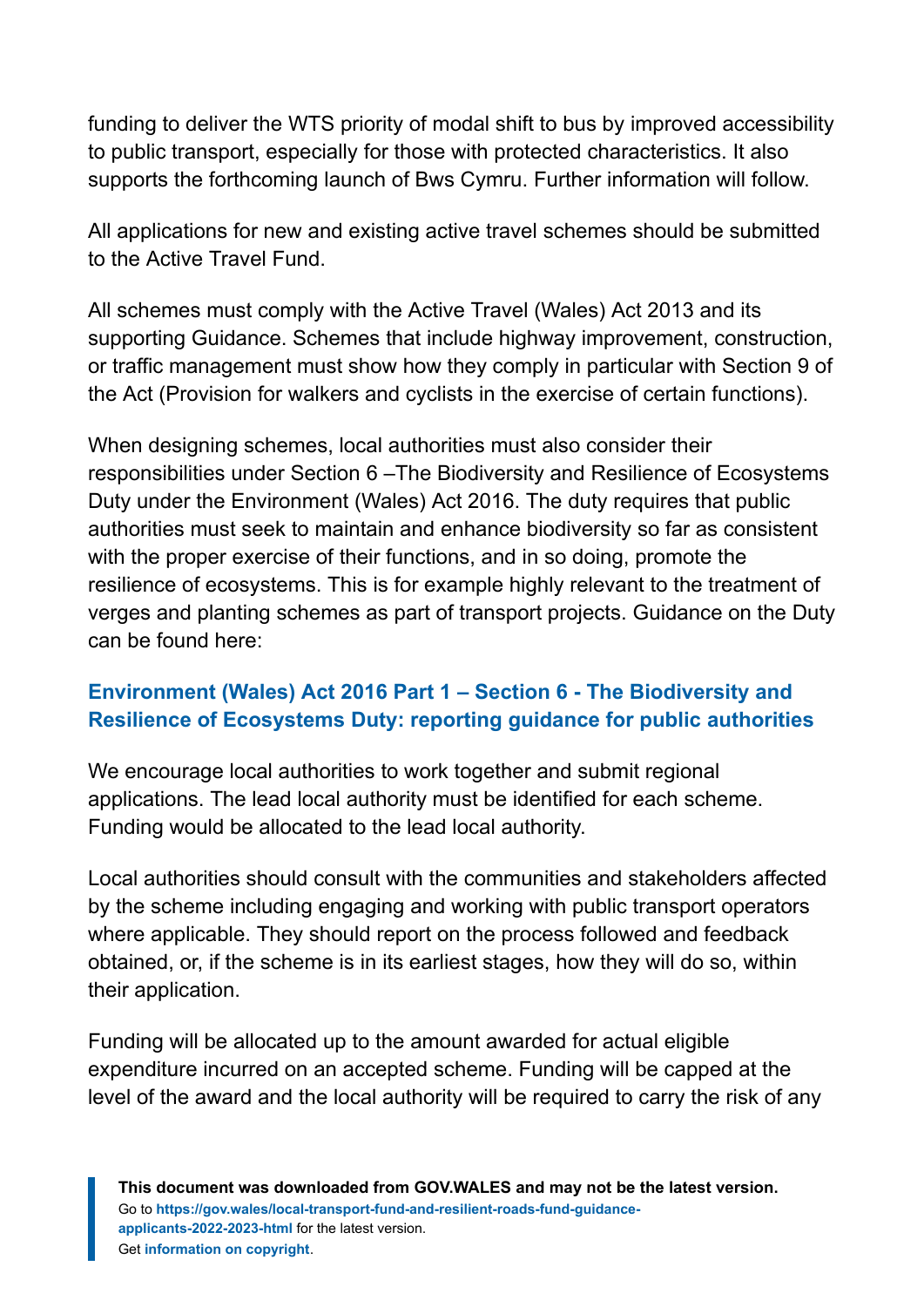overspend that may occur. Where increased costs arise due to exceptional circumstances, outside the local authority's control, Welsh Government may consider making additional funding available.

Local Authorities will be expected to deliver the schemes accepted in accordance with their applications. Reports on progress will be required at intervals throughout the 2022-23 financial year and further information will be included in the award letter.

Relevant Welsh Government officials or their nominated representatives, may request meetings or site visits to discuss scheme progress as considered appropriate. Failure to demonstrate appropriate progress with delivery may result in funding offers being withdrawn and funding claimed up to that point being recovered from a local authority.

Schemes that include match funding will attract additional scores in the appraisal process, with schemes that demonstrate greater levels of match funding scoring higher.

Applications must clearly identify the levels and sources of available match funding and confirm this will be in place to ensure the completion of the works within the 2022-23 financial year. Match funding may be from internal or external sources and may include officer time.

# <span id="page-5-0"></span>**Grant terms and conditions**

Other than in exceptional circumstances by prior agreement, schemes submitted for works funding in 2022-23 should demonstrate that all land issues will be resolved and orders or required permissions are in place to allow works to progress.

Whilst Welsh Government is prepared to fund the cost of land purchase, funding will not be provided in respect of compensation claims arising from the land purchase or from the project itself.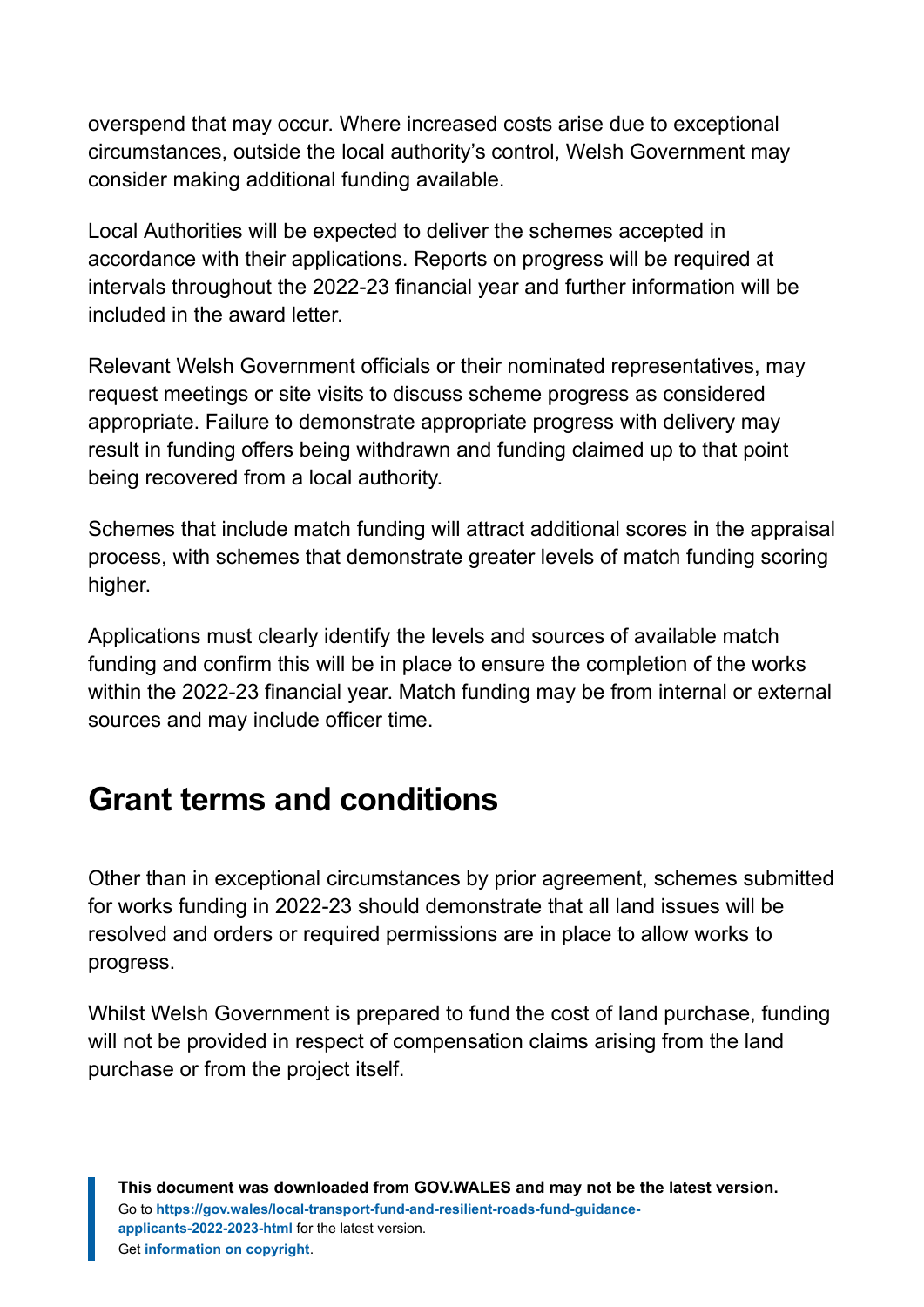The provision of capital support to schemes is conditional upon local authorities' commitment to meet future revenue and maintenance costs.

# <span id="page-6-0"></span>**Monitoring and evaluation**

All schemes must be monitored and evaluated. Local authorities are able to include the costs of monitoring for up to three years within their funding applications but these must be clearly identified.

Schemes must be monitored for three years post completion and reported to the Welsh Government annually. Further guidance will be provided on reporting processes.

# <span id="page-6-1"></span>**Promotion**

Applications should include costs associated with the promotion of schemes, including signage, materials and events, for up to three years after scheme completion. These must be clearly identified.

# <span id="page-6-2"></span>**Application process documentation**

Local authorities should submit their applications using the relevant template application forms. All schemes will be assessed through an appraisal process.

Local authorities will be responsible for ensuring that delivery remains on schedule and reporting any change to the works programme and/or spend profile.

Applications for capital schemes must include a plan showing the scheme in as much detail as possible at application stage and a map showing the scheme context. An OS GB grid reference must also be included.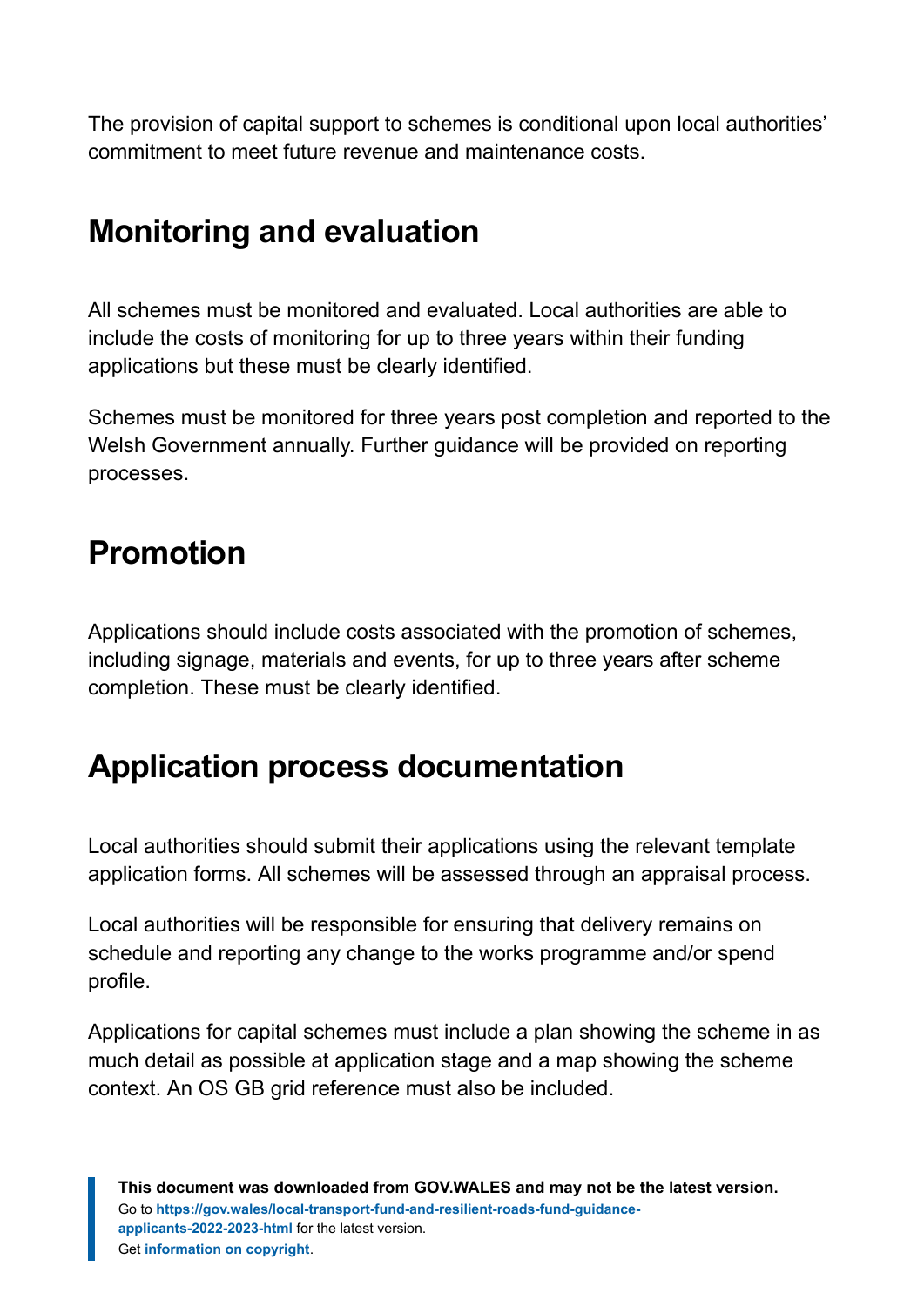Supporting documentation will be considered as follows:

- maps and plans in respect of capital applications (these maps and plans must clearly show the proposed measures)
- other supporting information, which you feel is essential to the bid, must be kept to a minimum and be anonymised, where applicable.

# <span id="page-7-0"></span>**Appraisal process**

Applications will be considered by a panel of Welsh Government Transport officials and relevant external stakeholders as appropriate.

Final decisions on funding will be made by the Minister and Deputy Minister for Climate Change.

The assessment criteria for the grants are available separately, **[see Grant](https://gov.wales/local-transport-fund-and-resilient-roads-fund-grant-assessment-criteria-2022-2023-html) [Assessment Criteria 2022-23](https://gov.wales/local-transport-fund-and-resilient-roads-fund-grant-assessment-criteria-2022-2023-html)**.

# <span id="page-7-1"></span>**Submissions**

Applications must be submitted by 7 February 2022.

An electronic copy of each application must be submitted to the relevant Welsh Government contact listed below via **[transportplanning@gov.wales](mailto:transportplanning@gov.wales)**

No additional or revised information will be accepted after the above date, unless requested by the Welsh Government.

| <b>Local authority</b> | <b>Welsh Government contact</b>                              |
|------------------------|--------------------------------------------------------------|
| North Wales            | Carol Willgoose<br>Head of Transport Planning and Evaluation |

**This document was downloaded from GOV.WALES and may not be the latest version.** Go to **[https://gov.wales/local-transport-fund-and-resilient-roads-fund-guidance](https://gov.wales/local-transport-fund-and-resilient-roads-fund-guidance-applicants-2022-2023-html)[applicants-2022-2023-html](https://gov.wales/local-transport-fund-and-resilient-roads-fund-guidance-applicants-2022-2023-html)** for the latest version. Get **[information on copyright](https://gov.wales/copyright-statement)**.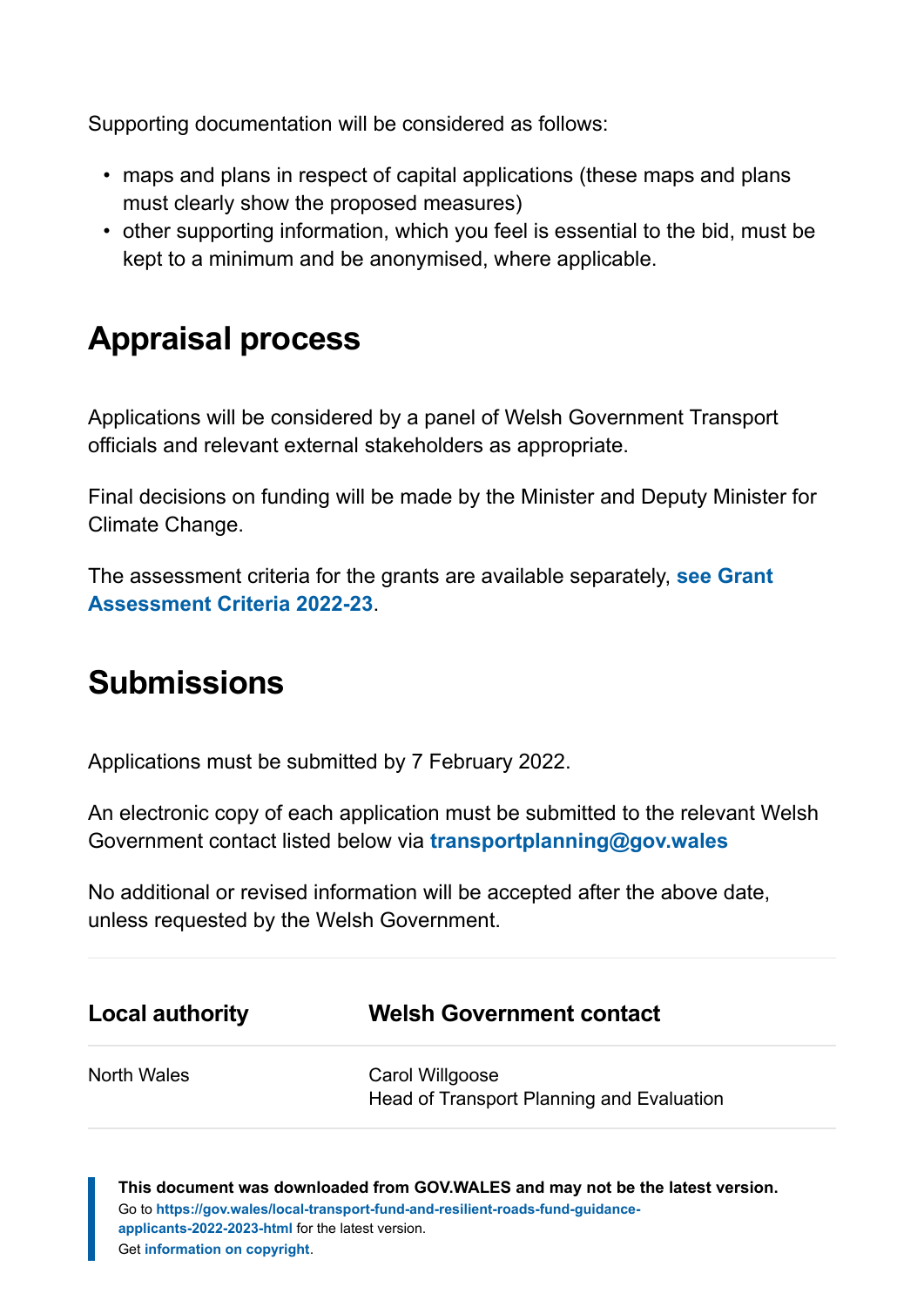- Conwy
- Denbighshire
- Flintshire
- Gwynedd
- Isle of Anglesey
- Wrexham

#### Mid Wales

- Ceredigion
- Powys

#### South west Wales

- Carmarthenshire
- Neath Port Talbot
- Pembrokeshire
- Swansea.

#### South east Wales Valleys

- Blaenau Gwent
- Caerphilly
- Merthyr Tydfil
- Rhondda Cynon Taf
- Torfaen

#### South east Wales

- Bridgend
- Cardiff
- Monmouthshire
- Newport
- Vale of Glamorgan

#### Corinna James Head of Transport Planning and Appraisal **[transportplanning@gov.wales](mailto:transportplanning@gov.wales)** 03000 625278

**[transportplanning@gov.wales](mailto:transportplanning@gov.wales)**

03000 625168

Alison Thomas Head of Transport Strategy and Planning **[transportplanning@gov.wales](mailto:transportplanning@gov.wales)** 03000 256765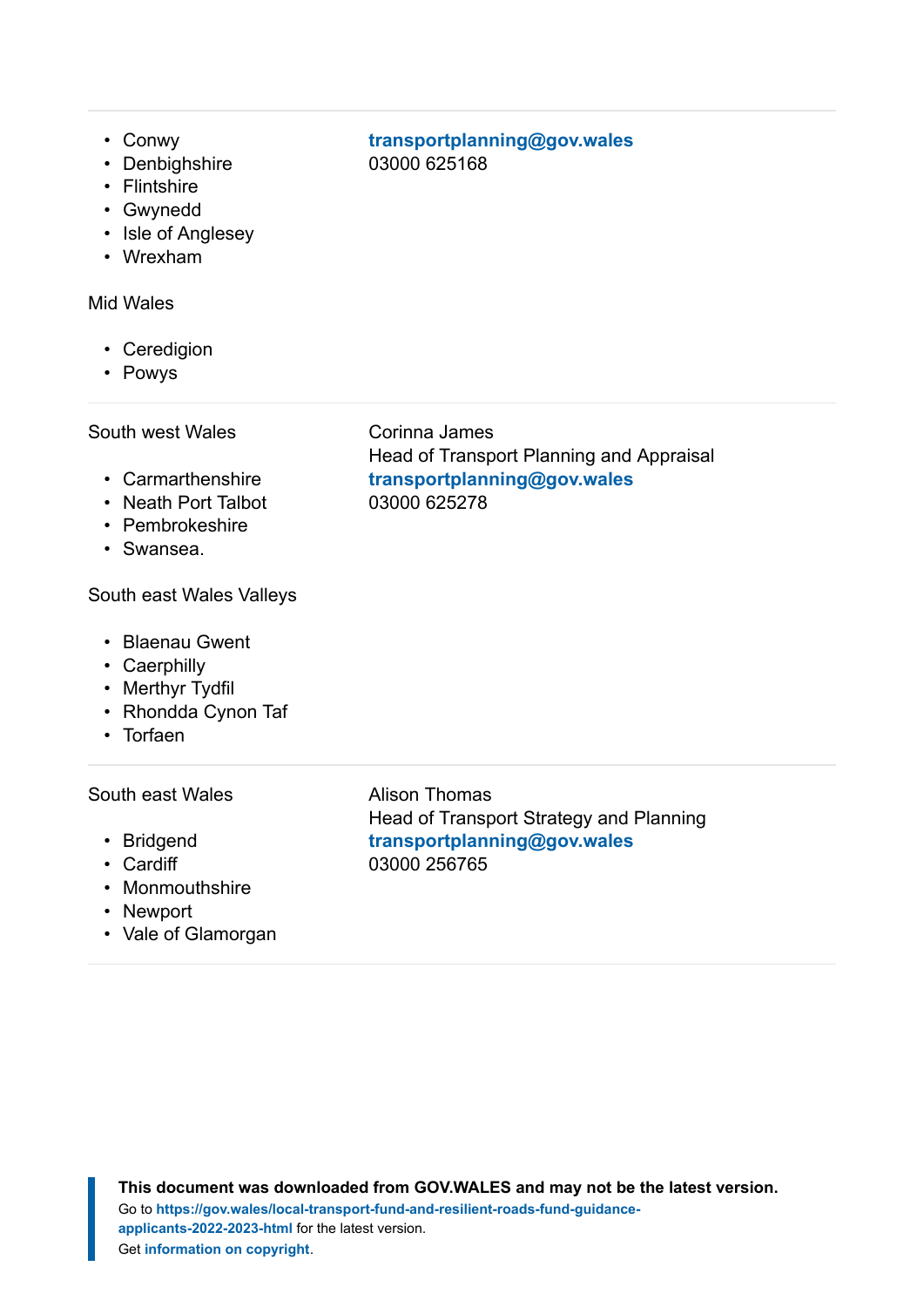### **About this document**

This document is a copy of the web page **[Local Transport Fund and Resilient](https://gov.wales/local-transport-fund-and-resilient-roads-fund-guidance-applicants-2022-2023-html) [Roads Fund: guidance to applicants 2022 to 2023](https://gov.wales/local-transport-fund-and-resilient-roads-fund-guidance-applicants-2022-2023-html)** downloaded.

Go to **[https://gov.wales/local-transport-fund-and-resilient-roads-fund](https://gov.wales/local-transport-fund-and-resilient-roads-fund-guidance-applicants-2022-2023-html)[guidance-applicants-2022-2023-html](https://gov.wales/local-transport-fund-and-resilient-roads-fund-guidance-applicants-2022-2023-html)** for the latest version.

This document may not be fully accessible, for more information refer to our **[accessibility statement](https://gov.wales/accessibility-statement-govwales)**.

Get **[information on copyright](https://gov.wales/copyright-statement)**.